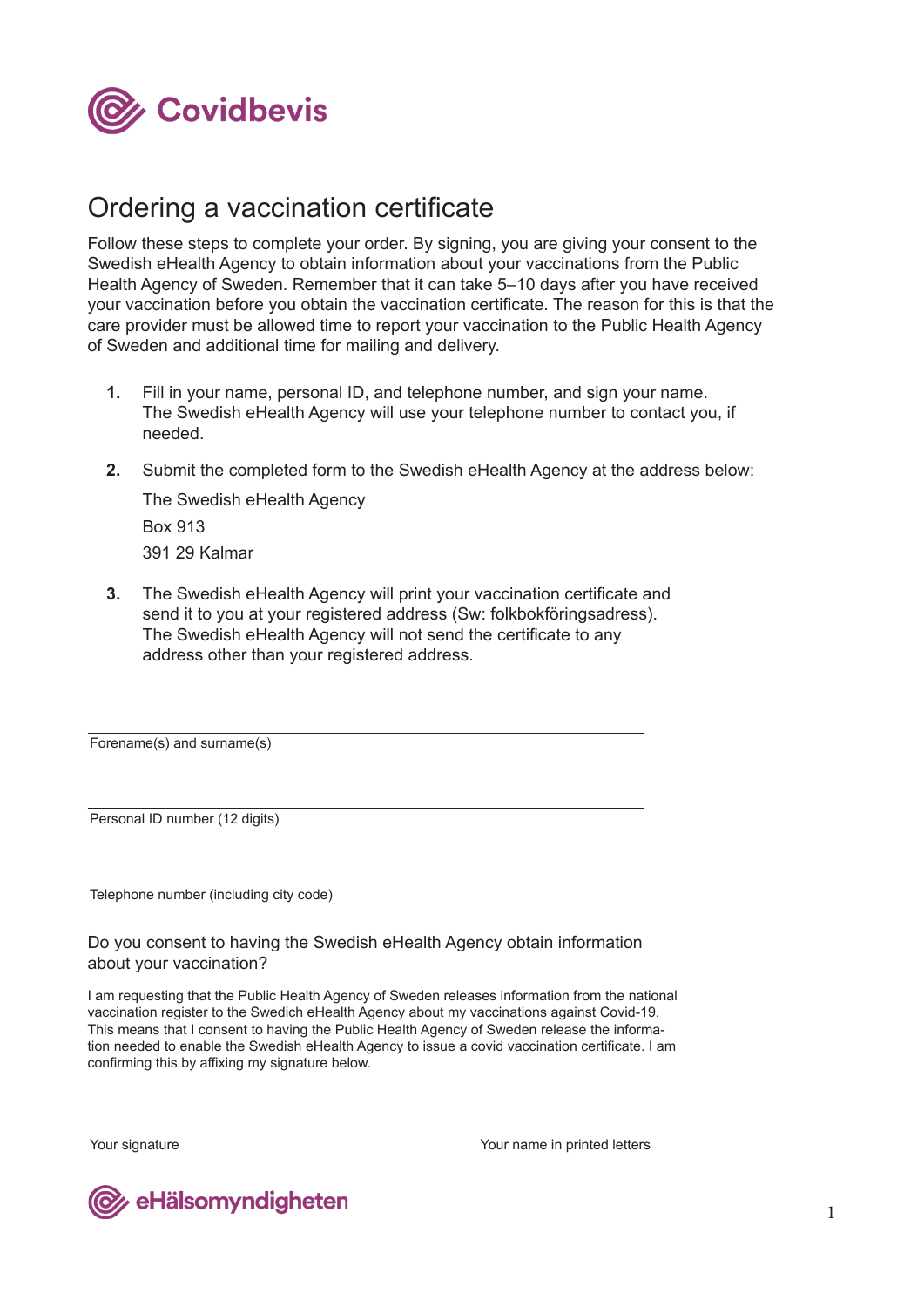# **Processing of personal data for the vaccination certificate**

The purpose of the following is to provide information pursuant to the EU General Data Protection Regulation (GDPR) with regard to how the Swedish eHealth Agency, in its capacity of personal data controller, processes your personal data when you apply for a vaccination certificate and the rights you have.

The purpose of the vaccination certificate is to make it easier to travel withing Europe during the Corona pandemic. The certificate is designed in the uniform manner throughout the EU, Norway, Iceland, Switzerland, and Liechtenstein. The vaccination certificate is issued by the Swedish eHealth Agency. You can use the vaccination certificate to prove that you have been vaccinated against covid-19.

Parents and guardians can obtain vaccination certificates for their children. Children can obtain their own vaccination certificate beginning on their 16th birthday.

#### **How do we process your personal data?**

When you submit a form to the Swedish eHealth Agency with a request for a vaccination certificate, the form and the resulting vaccination certificate will be saved. This is done pursuant to the provisions regarding the processing of public documents contained in Chapter 2 of the Freedom of the Press Act (1949:105) and the Archives Act (1990:782). The information to submit on the form serves as the basis for the issuance of your vaccination certificate. We also use your personal data to prepare statistics regarding vaccination certificates ordered. For statistical purposes, the information, however, is used only in an aggregated form or in a form that cannot be used to identify you as a given individual. We save your personal data as long as we need them to fulfil the purpose in question, or as long as the law requires.

The legal grounds for the processing of personal data are that the processing is necessary in order to perform a function in the public interest. This processing of personal data is supported by provisions of the Regulation (EU) of the European Parliament and of the Council 2021/953, and by the supplemental Swedish Ordinance regarding a Digital Covid certificate (2021:708).

Employees who need to process this information in order to perform their work-related tasks may access your personal data.

## **What are your rights?**

You are entitled to obtain, free of charge, information about, and access to, the personal data about you processed by the Swedish eHealth Agency. You are also entitled to receive a copy of that information.

We will correct or remove data that is incorrect or wrong or limit the processing of